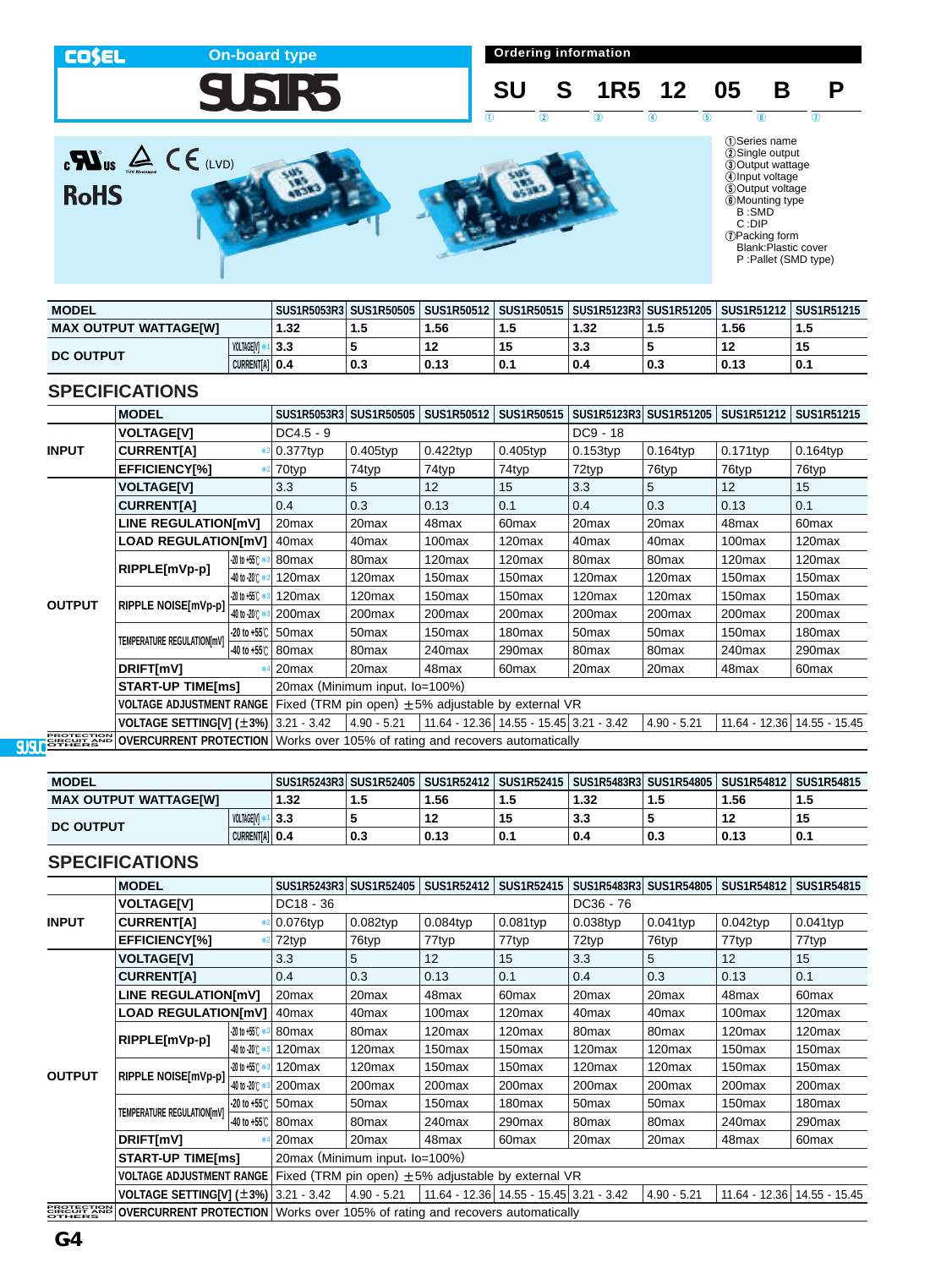

|                    | <b>ISOLATION INPUT-OUTPUT</b> | $AC500V$ 1 minute, Cutoff current = 10 mA, DC500V 50 M $\Omega$ min (20 $\pm$ 15°C)                                         |  |  |  |  |  |  |
|--------------------|-------------------------------|-----------------------------------------------------------------------------------------------------------------------------|--|--|--|--|--|--|
|                    |                               | OPERATING TEMP, HUMID.AND ALTITUDE   -40 to +85°C, 20 - 95%RH (Non condensing) (Required Derating), 3,000m (10,000feet) max |  |  |  |  |  |  |
|                    |                               | STORAGE TEMP, HUMID.AND ALTITUDE $\vert$ -40 to +100°C, 20 - 95%RH (Non condensing), 9,000m (30,000feet) max                |  |  |  |  |  |  |
| <b>ENVIRONMENT</b> | <b>VIBRATION</b>              | 10 - 55Hz, 98.0m/s <sup>2</sup> (10G), 3minutes period, 60minutes each along X, Y and Z axis                                |  |  |  |  |  |  |
|                    | <b>IMPACT</b>                 | 490.3m/s <sup>2</sup> (50G), 11ms, once each along X, Y and Z axis                                                          |  |  |  |  |  |  |
| <b>SAFETY</b>      | <b>AGENCY APPROVALS</b>       | UL60950-1, C-UL, EN60950-1                                                                                                  |  |  |  |  |  |  |
|                    | <b>CASE SIZE/WEIGHT</b>       | 21.4 × 6.5 × 12.2mm (W × H × D) / 2g max                                                                                    |  |  |  |  |  |  |
| <b>OTHERS</b>      | <b>COOLING METHOD</b>         | Convection/Forced air                                                                                                       |  |  |  |  |  |  |

 $*1$  SUW1R5xx12/SUW1R5xx15 is available as single output, +24V/+30V.

\*2 Rated input 5V, 12V, 24V or 48V DC Io=100%

 $*3$  Ripple and Ripple Noise is measured by using measuring board with capacitor with in 25mm from output pin terminals.<br> $*4$  Drift is the change in DC output for an eight hour period after a half-hour warm-up at 25℃.

Parallel operation with other model is not possible.

#### **External view**



- $%$  Pin terminal thickness :  $0.3\pm0.1$
- ¶ Pin terminal material : Copper alloy
- ¶ Plating treatment of terminal : Lead free plating
- ¶ Mass 2g less

2.54±0.2

0.1min

7.62 ±0.2



20.32

**SU.SUC**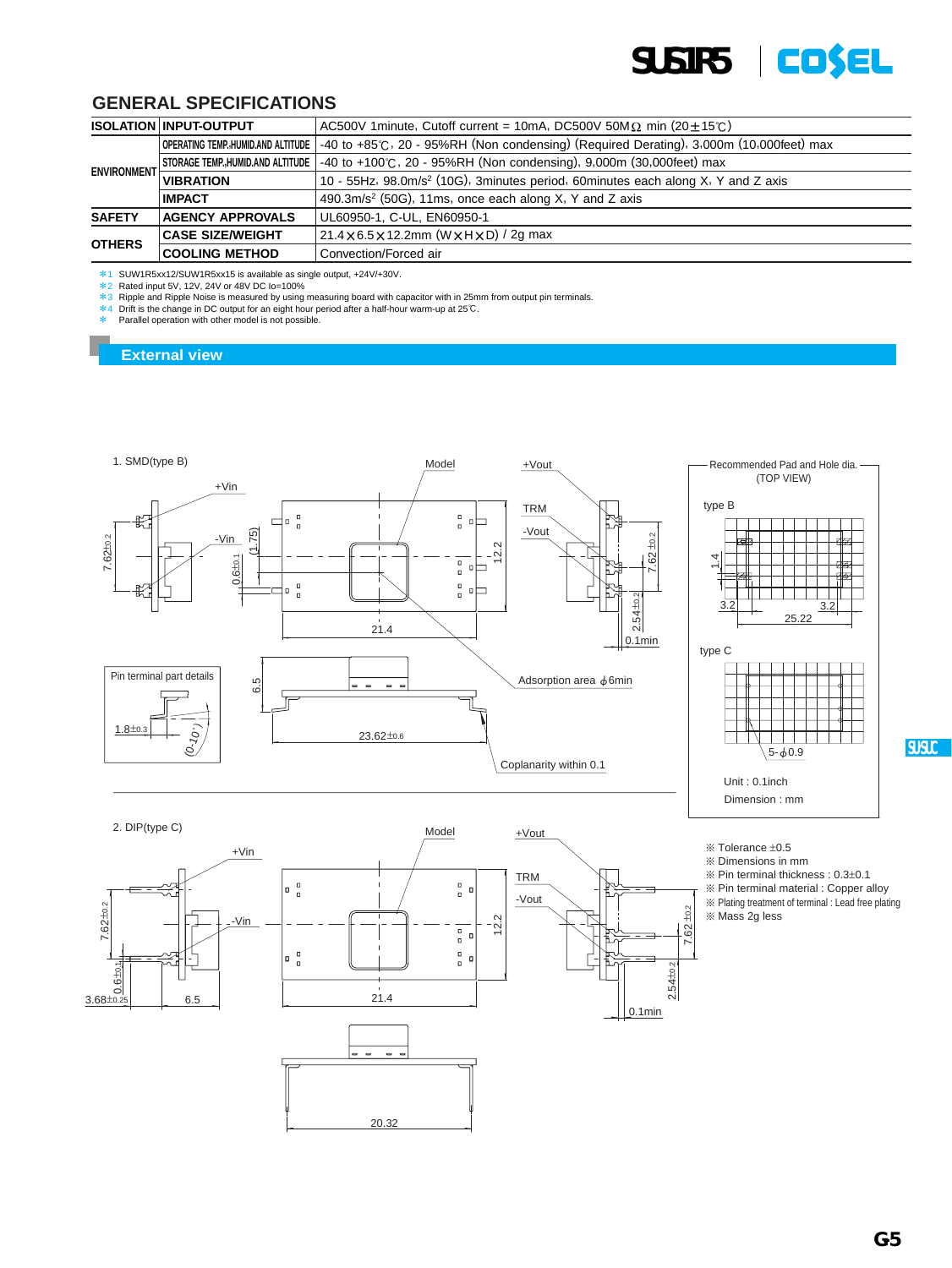**On-board type On-board type On-board type On-board type On-board type On-board type On-board type On-board type On-board type On-board type On-board type On-board type On-board type On-board type COSEL SUS3 SU S 3 12 05 B P -** $\begin{array}{ccc} 1 & 0 & 0 \end{array}$   $\begin{array}{ccc} 1 & 0 & 0 \end{array}$   $\begin{array}{ccc} 1 & 0 & 0 \end{array}$  $\sum_{\text{C}}\sum_{\text{UV}}\sum_{\text{noncong}}\sum_{\text{UV}}\sum_{\text{E}}$ (DSeries name<br>
20 Sungle output voltage<br>
40 Output voltage<br>
50 Output voltage<br>
6 SUMD<br>
B : SMD<br>
C : DIP<br>
C : DIP<br>
(D Packing form<br>
Blank:Plastic cover<br>
P : Pallet (SMD type)<br>
30 Optional<br>
G : Capacitor between Input<br>
and كلات

in5

**RoHS** 





| <b>MODEL</b>                 |                   | <b>SUS3053R3</b> | <b>SUS30505</b> | <b>SUS30512</b> | <b>SUS30515</b> | <b>SUS3123R3</b> | <b>SUS31205</b> | <b>SUS31212</b> | <b>SUS31215</b> |
|------------------------------|-------------------|------------------|-----------------|-----------------|-----------------|------------------|-----------------|-----------------|-----------------|
| <b>MAX OUTPUT WATTAGEIWI</b> |                   | .98              |                 |                 |                 | .98              |                 |                 |                 |
| <b>DC OUTPUT</b>             | <b>VOLTAGEIVI</b> | 3.3              |                 | L               | 15              | -3.3             |                 | 12              | 15              |
|                              | CURRENT[A] 0.6    |                  | 0.6             | 0.25            | 0.2             | 0.6              | 0.6             | 0.25            | ' 0.2           |

## **SPECIFICATIONS**

|                                         | <b>MODEL</b>                                                 |                           | <b>SUS3053R3</b>                                     | <b>SUS30505</b>                | <b>SUS30512</b>                                         | <b>SUS30515</b>                         | SUS3123R3          | <b>SUS31205</b>    | <b>SUS31212</b>    | <b>SUS31215</b>             |  |  |
|-----------------------------------------|--------------------------------------------------------------|---------------------------|------------------------------------------------------|--------------------------------|---------------------------------------------------------|-----------------------------------------|--------------------|--------------------|--------------------|-----------------------------|--|--|
|                                         | <b>VOLTAGE[V]</b>                                            |                           | $DC4.5 - 9$                                          |                                |                                                         |                                         | $DC9 - 18$         |                    |                    |                             |  |  |
| <b>INPUT</b>                            | <b>CURRENT[A]</b>                                            |                           | $0.536$ typ                                          | 0.780typ                       | 0.760typ                                                | $0.760$ typ                             | $0.218$ typ        | 0.317typ           | $0.309$ typ        | 0.313typ                    |  |  |
|                                         | <b>EFFICIENCY[%]</b>                                         |                           | 74typ                                                | 77typ                          | 79typ                                                   | 79typ                                   | 76typ              | 79typ              | 81typ              | 80typ                       |  |  |
|                                         | <b>VOLTAGE[V]</b>                                            |                           | 3.3                                                  | 5                              | 12                                                      | 15                                      | 3.3                | 5                  | 12                 | 15                          |  |  |
|                                         | <b>CURRENT[A]</b>                                            |                           | 0.6                                                  | 0.6                            | 0.25                                                    | 0.2                                     | 0.6                | 0.6                | 0.25               | 0.2                         |  |  |
|                                         | LINE REGULATION[mV]                                          |                           | 20 <sub>max</sub>                                    | 20 <sub>max</sub>              | 48max                                                   | 60 <sub>max</sub>                       | 20 <sub>max</sub>  | 20 <sub>max</sub>  | 48max              | 60 <sub>max</sub>           |  |  |
|                                         | <b>LOAD REGULATION[mV]</b>                                   |                           | 40 <sub>max</sub>                                    | 40max                          | 100max                                                  | 120 <sub>max</sub>                      | 40 <sub>max</sub>  | 40 <sub>max</sub>  | 100max             | 120 <sub>max</sub>          |  |  |
|                                         |                                                              | $-20$ to $+55^\circ$ $*3$ | 80 <sub>max</sub>                                    | 80max                          | 120max                                                  | 120 <sub>max</sub>                      | 80max              | 80max              | 120max             | 120 <sub>max</sub>          |  |  |
|                                         | RIPPLE[mVp-p]                                                | $-40$ to -20 $\degree$    | 120max                                               | 120max                         | 150 <sub>max</sub>                                      | 150 <sub>max</sub>                      | 120 <sub>max</sub> | 120 <sub>max</sub> | 150 <sub>max</sub> | 150 <sub>max</sub>          |  |  |
|                                         | RIPPLE NOISE[mVp-p]                                          | $-20$ to $+55$ ( $*$      | 120 <sub>max</sub>                                   | 120max                         | 150 <sub>max</sub>                                      | 150 <sub>max</sub>                      | 120 <sub>max</sub> | 120max             | 150 <sub>max</sub> | 150 <sub>max</sub>          |  |  |
| <b>OUTPUT</b>                           |                                                              | 40 to -20 C *3            | 200max                                               | 200max                         | 200 <sub>max</sub>                                      | 200max                                  | 200max             | 200 <sub>max</sub> | 200 <sub>max</sub> | 200 <sub>max</sub>          |  |  |
|                                         | TEMPERATURE REGULATION[mV]                                   | $-20$ to $+55^\circ$ C    | 50 <sub>max</sub>                                    | 50 <sub>max</sub>              | 150 <sub>max</sub>                                      | 180 <sub>max</sub>                      | 50 <sub>max</sub>  | 50 <sub>max</sub>  | 150 <sub>max</sub> | 180 <sub>max</sub>          |  |  |
|                                         |                                                              | $-40$ to $+55^\circ$      | 80max                                                | 80 <sub>max</sub>              | 240max                                                  | 290max                                  | 80 <sub>max</sub>  | 80 <sub>max</sub>  | 240max             | 290max                      |  |  |
|                                         | DRIFT[mV]                                                    |                           | 20 <sub>max</sub>                                    | 20max                          | 48max                                                   | 60 <sub>max</sub>                       | 20 <sub>max</sub>  | 20 <sub>max</sub>  | 48max              | 60max                       |  |  |
|                                         | <b>START-UP TIME[ms]</b>                                     |                           |                                                      | 20max (Minimum input, lo=100%) |                                                         |                                         |                    |                    |                    |                             |  |  |
|                                         | <b>VOLTAGE ADJUSTMENT RANGE</b>                              |                           |                                                      |                                | Fixed (TRM pin open) $\pm$ 5% adjustable by external VR |                                         |                    |                    |                    |                             |  |  |
|                                         | <b>VOLTAGE SETTING[V] <math>(\pm 3\%)</math></b> 3.21 - 3.42 |                           |                                                      | $4.90 - 5.21$                  |                                                         | 11.64 - 12.36 14.55 - 15.45 3.21 - 3.42 |                    | $4.90 - 5.21$      |                    | 11.64 - 12.36 14.55 - 15.45 |  |  |
| <b>PROTECTION</b><br><b>CIRCUIT AND</b> | <b>OVERCURRENT PROTECTION</b>                                |                           | Works over 105% of rating and recovers automatically |                                |                                                         |                                         |                    |                    |                    |                             |  |  |
| <b>OTHERS</b>                           | <b>REMOTE ON/OFF</b>                                         |                           | Provided (Negative logic L: ON, H: OFF)              |                                |                                                         |                                         |                    |                    |                    |                             |  |  |

| <b>MODEL</b>                 |                | <b>SUS3243R3</b> | <b>SUS32405</b> | <b>SUS32412</b> | <b>SUS32415</b> | <b>SUS3483R3</b> | <b>SUS34805</b> | <b>SUS34812</b> | <b>SUS34815</b> |
|------------------------------|----------------|------------------|-----------------|-----------------|-----------------|------------------|-----------------|-----------------|-----------------|
| <b>MAX OUTPUT WATTAGE[W]</b> |                | 98. ا            | ×               |                 |                 | 1.98             |                 |                 |                 |
| <b>DC OUTPUT</b>             | VOLTAGEIV      | 3.3              |                 | 12              | 15              | ົ<br>J.J         |                 | 12              | 15              |
|                              | CURRENT[A] 0.6 |                  | 0.6             | 0.25            | 0.2             | 0.6              | 0.6             | 0.25            | 0.2             |

|                                         | <b>MODEL</b>                         |                                   | <b>SUS3243R3</b>                                     | <b>SUS32405</b>                | <b>SUS32412</b>                                          | <b>SUS32415</b>                         | <b>SUS3483R3</b>   | <b>SUS34805</b>    | <b>SUS34812</b>    | <b>SUS34815</b>               |  |
|-----------------------------------------|--------------------------------------|-----------------------------------|------------------------------------------------------|--------------------------------|----------------------------------------------------------|-----------------------------------------|--------------------|--------------------|--------------------|-------------------------------|--|
|                                         | <b>VOLTAGE[V]</b>                    |                                   | DC18 - 36                                            |                                |                                                          |                                         | $DC36 - 76$        |                    |                    |                               |  |
| <b>INPUT</b>                            | <b>CURRENTIA1</b>                    |                                   | $*2$ 0.110typ                                        | 0.159typ                       | $0.155$ typ                                              | $0.157$ typ                             | $0.056$ typ        | $0.080$ typ        | $0.078$ typ        | 0.078typ                      |  |
|                                         | <b>EFFICIENCYI%1</b>                 | $*2$                              | 75typ                                                | 79typ                          | 81typ                                                    | 80typ                                   | 74typ              | 79typ              | 81typ              | 81typ                         |  |
|                                         | <b>VOLTAGE[V]</b>                    |                                   | 3.3                                                  | 5                              | 12                                                       | 15                                      | 3.3                | 5                  | 12                 | 15                            |  |
|                                         | <b>CURRENTIA1</b>                    |                                   | 0.6                                                  | 0.6                            | 0.25                                                     | 0.2                                     | 0.6                | 0.6                | 0.25               | 0.2                           |  |
|                                         | <b>LINE REGULATION[mV]</b>           |                                   | 20 <sub>max</sub>                                    | 20 <sub>max</sub>              | 48max                                                    | 60 <sub>max</sub>                       | 20 <sub>max</sub>  | 20 <sub>max</sub>  | 48max              | 60 <sub>max</sub>             |  |
|                                         | <b>LOAD REGULATION[mV]</b>           |                                   | 40 <sub>max</sub>                                    | 40 <sub>max</sub>              | 100 <sub>max</sub>                                       | 120 <sub>max</sub>                      | 40 <sub>max</sub>  | 40 <sub>max</sub>  | 100 <sub>max</sub> | 120 <sub>max</sub>            |  |
|                                         | RIPPLE[mVp-p]                        | $-20$ to $+55$ $C \ast 3$         | 80max                                                | 80max                          | 120 <sub>max</sub>                                       | 120 <sub>max</sub>                      | 80 <sub>max</sub>  | 80 <sub>max</sub>  | 120 <sub>max</sub> | 120 <sub>max</sub>            |  |
|                                         |                                      | $-40$ to $-20$ $\mathcal{C}$ $*3$ | 120 <sub>max</sub>                                   | 120 <sub>max</sub>             | 150 <sub>max</sub>                                       | 150 <sub>max</sub>                      | 120 <sub>max</sub> | 120 <sub>max</sub> | 150 <sub>max</sub> | 150 <sub>max</sub>            |  |
| <b>OUTPUT</b>                           | RIPPLE NOISE[mVp-p]                  | $-20$ to $+55^\circ$ $*3$         | 120 <sub>max</sub>                                   | 120 <sub>max</sub>             | 150 <sub>max</sub>                                       | 150 <sub>max</sub>                      | 120 <sub>max</sub> | 120max             | 150 <sub>max</sub> | 150 <sub>max</sub>            |  |
|                                         |                                      | 40 to -20°C *                     | 200max                                               | 200max                         | 200max                                                   | 200 <sub>max</sub>                      | 200 <sub>max</sub> | 200 <sub>max</sub> | 200max             | 200max                        |  |
|                                         | TEMPERATURE REGULATION[mV]           |                                   | $-20$ to $+55$ °C 50 max                             | 50 <sub>max</sub>              | 150 <sub>max</sub>                                       | 180 <sub>max</sub>                      | 50 <sub>max</sub>  | 50 <sub>max</sub>  | 150 <sub>max</sub> | 180 <sub>max</sub>            |  |
|                                         |                                      |                                   | -40 to +55℃ 80 max                                   | 80 <sub>max</sub>              | 240max                                                   | 290 <sub>max</sub>                      | 80max              | 80 <sub>max</sub>  | 240max             | 290max                        |  |
|                                         | DRIFT[mV]                            |                                   | 20 <sub>max</sub>                                    | 20 <sub>max</sub>              | 48max                                                    | 60 <sub>max</sub>                       | 20 <sub>max</sub>  | 20 <sub>max</sub>  | 48max              | 60 <sub>max</sub>             |  |
|                                         | <b>START-UP TIME[ms]</b>             |                                   |                                                      | 20max (Minimum input, Io=100%) |                                                          |                                         |                    |                    |                    |                               |  |
|                                         | <b>VOLTAGE ADJUSTMENT RANGE</b>      |                                   |                                                      |                                | Fixed (TRM pin open) $\pm 5\%$ adjustable by external VR |                                         |                    |                    |                    |                               |  |
|                                         | VOLTAGE SETTING[V] (±3%) 3.21 - 3.42 |                                   |                                                      | $4.90 - 5.21$                  |                                                          | 11.64 - 12.36 14.55 - 15.45 3.21 - 3.42 |                    | $4.90 - 5.21$      |                    | 11.64 - 12.36   14.55 - 15.45 |  |
| <b>PROTECTION</b><br><b>CIRCUIT AND</b> | <b>OVERCURRENT PROTECTION</b>        |                                   | Works over 105% of rating and recovers automatically |                                |                                                          |                                         |                    |                    |                    |                               |  |
| <b>OTHERS</b>                           | <b>REMOTE ON/OFF</b>                 |                                   | Provided (Negative logic L: ON, H: OFF)              |                                |                                                          |                                         |                    |                    |                    |                               |  |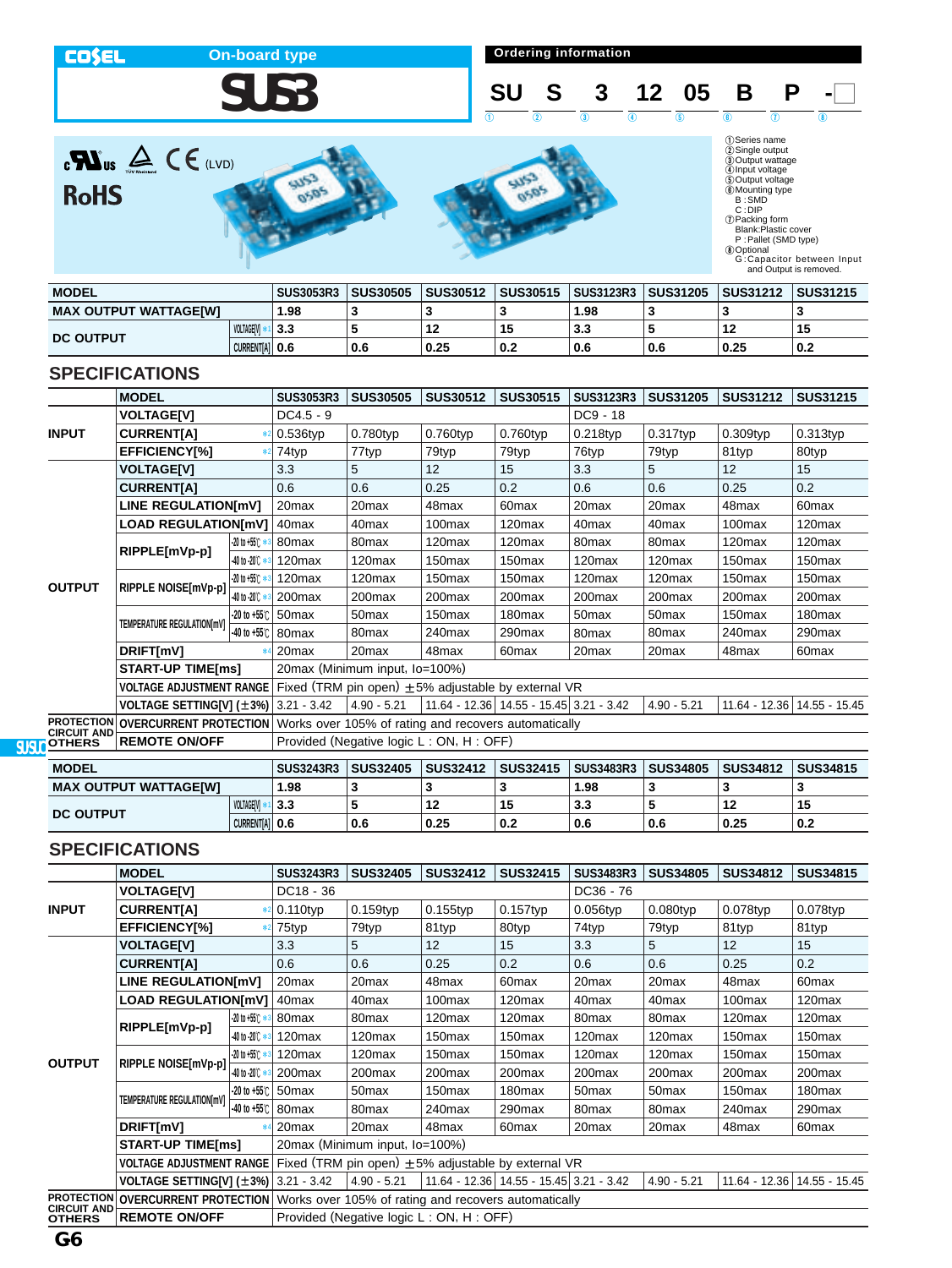

|                    | <b>ISOLATION INPUT-OUTPUT</b>      | AC500V 1minute, Cutoff current = 10mA, DC500V 50M $\Omega$ min (20 $\pm$ 15°C)                 |  |  |  |  |  |  |
|--------------------|------------------------------------|------------------------------------------------------------------------------------------------|--|--|--|--|--|--|
|                    | OPERATING TEMP, HUMID.AND ALTITUDE | $\vert$ -40 to +85°C, 20 - 95%RH (Non condensing) (Required Derating), 3,000m (10,000feet) max |  |  |  |  |  |  |
|                    | STORAGE TEMP.,HUMID.AND ALTITUDE   | -40 to +100℃, 20 - 95%RH (Non condensing), 9,000m (30,000feet) max                             |  |  |  |  |  |  |
| <b>ENVIRONMENT</b> | <b>VIBRATION</b>                   | 10 - 55Hz, 98.0m/s <sup>2</sup> (10G), 3minutes period, 60minutes each along X, Y and Z axis   |  |  |  |  |  |  |
|                    | <b>IMPACT</b>                      | 490.3m/s <sup>2</sup> (50G), 11ms, once each along X, Y and Z axis                             |  |  |  |  |  |  |
| <b>SAFETY</b>      | <b>AGENCY APPROVALS</b>            | UL60950-1, C-UL, EN60950-1                                                                     |  |  |  |  |  |  |
|                    | <b>CASE SIZE/WEIGHT</b>            | $24 \times 6.5 \times 15.1$ mm (W $\times$ H $\times$ D) / 3g max                              |  |  |  |  |  |  |
| <b>OTHERS</b>      | <b>COOLING METHOD</b>              | Convection/Forced air                                                                          |  |  |  |  |  |  |

\* 1 SUW3xx12/SUW3xx15 is available as single output, +24V/+30V.<br>\*2 Rated input 5V, 12V, 24V or 48V DC lo=100%<br>\*3 Ripple and Ripple Noise is measured by using measuring board with capacitor with in 25mm from output pin te

Parallel operation with other model is not possible.

#### **External view**

2.DIP(type C)



 $%$  Tolerance  $±0.5$ 

¶ Dimensions in mm

 $%$  Pin terminal thickness : 0.3 $\pm$ 0.1

- ¶ Pin terminal material : Copper alloy
- ¶ Plating treatment of terminal : Lead free plating

¶ Mass 3g less







**SU.SUC**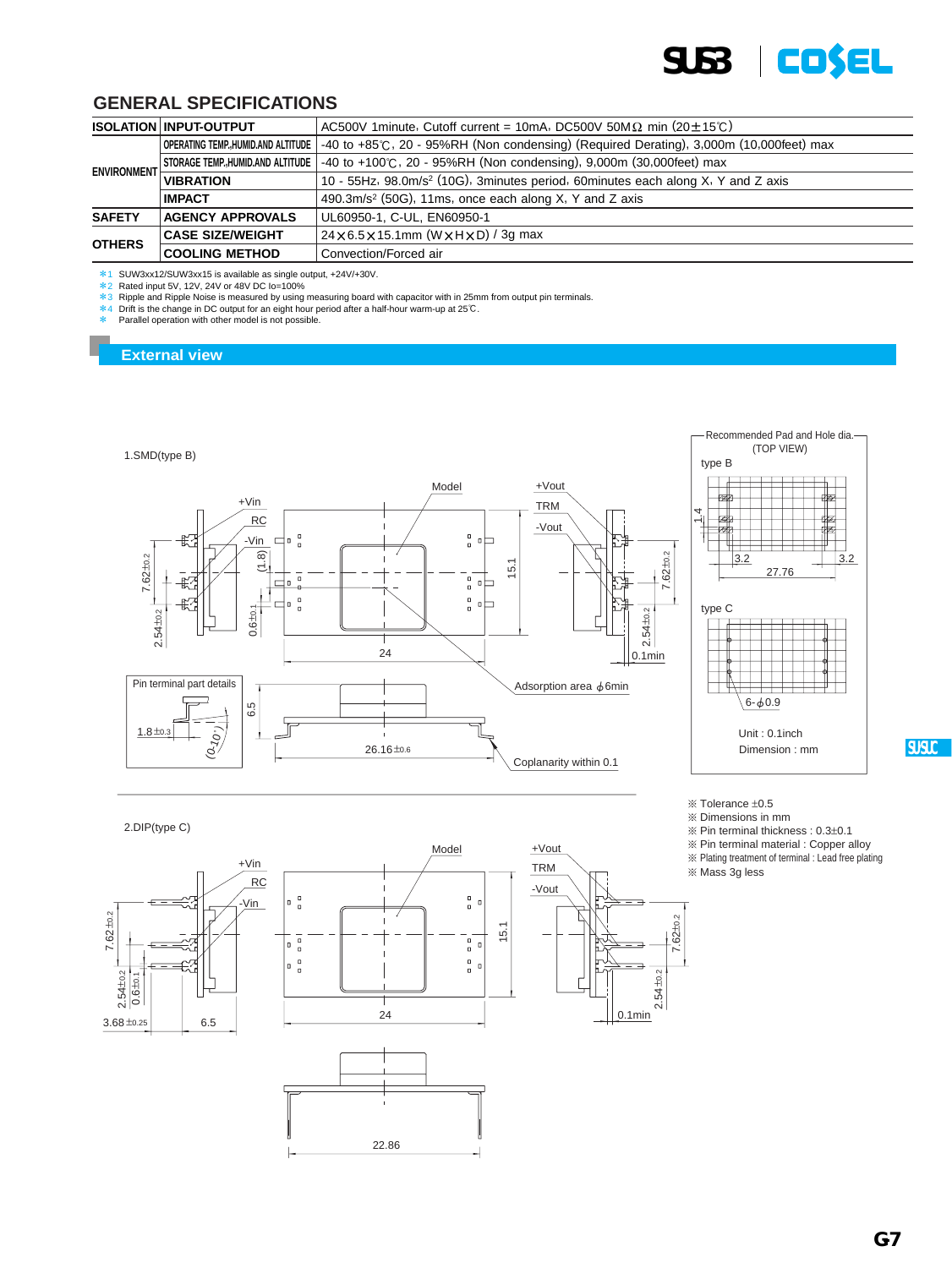**COSEL** 

# **SUS6**

**On-board type On-board type Ordering information** 



 $\mathbf{R}$ us  $\mathbf{A} \in \mathbb{C}$  (LVD) **RoHS** 







| <b>MODEL</b>                 |                | <b>SUS6053R3</b> | <b>SUS60505</b> | <b>SUS60512</b> | <b>SUS60515</b> | <b>SUS6123R3</b> | <b>SUS61205</b> | <b>SUS61212</b> | <b>SUS61215</b> |
|------------------------------|----------------|------------------|-----------------|-----------------|-----------------|------------------|-----------------|-----------------|-----------------|
| <b>MAX OUTPUT WATTAGE[W]</b> |                | 3.96             |                 |                 |                 | 4.46             |                 |                 |                 |
| <b>DC OUTPUT</b>             | VOLTAGEIVI     | 3.3              |                 |                 | 15              | 3.3              |                 | 12              | 15              |
|                              | CURRENT[A] 1.2 |                  |                 | 0.5             | 0.4             | 1.35             | 1.2             | 0.5             | 0.4             |

## **SPECIFICATIONS**

|                                         | <b>MODEL</b>                                                 |                      | <b>SUS6053R3</b>                                     | <b>SUS60505</b>                | <b>SUS60512</b>                                          | <b>SUS60515</b>                         | <b>SUS6123R3</b>   | <b>SUS61205</b>    | <b>SUS61212</b>    | <b>SUS61215</b>             |  |  |
|-----------------------------------------|--------------------------------------------------------------|----------------------|------------------------------------------------------|--------------------------------|----------------------------------------------------------|-----------------------------------------|--------------------|--------------------|--------------------|-----------------------------|--|--|
|                                         | <b>VOLTAGE[V]</b>                                            |                      | $DC4.5 - 9$                                          |                                |                                                          |                                         | DC9 - 18           |                    |                    |                             |  |  |
| <b>INPUT</b>                            | <b>CURRENT[A]</b>                                            |                      | 1.100typ                                             | 1.316typ                       | 1.500typ                                                 | 1.500typ                                | $0.502$ typ        | $0.617$ typ        | $0.588$ typ        | $0.588$ typ                 |  |  |
|                                         | <b>EFFICIENCY[%]</b>                                         |                      | 72typ                                                | 76typ                          | 80typ                                                    | 80typ                                   | 74typ              | 81typ              | 85typ              | 85typ                       |  |  |
|                                         | <b>VOLTAGE[V]</b>                                            |                      | 3.3                                                  | 5                              | 12                                                       | 15                                      | 3.3                | 5                  | 12                 | 15                          |  |  |
|                                         | <b>CURRENT[A]</b>                                            |                      | 1.2                                                  |                                | 0.5                                                      | 0.4                                     | 1.35               | 1.2                | 0.5                | 0.4                         |  |  |
|                                         | <b>LINE REGULATION[mV]</b>                                   |                      | 20 <sub>max</sub>                                    | 20max                          | 48max                                                    | 60 <sub>max</sub>                       | 20max              | 20 <sub>max</sub>  | 48max              | 60 <sub>max</sub>           |  |  |
|                                         | <b>LOAD REGULATION[mV]</b>                                   |                      | 40 <sub>max</sub>                                    | 40 <sub>max</sub>              | 100max                                                   | 120 <sub>max</sub>                      | 40 <sub>max</sub>  | 40 <sub>max</sub>  | 100max             | 120 <sub>max</sub>          |  |  |
|                                         |                                                              | $-20$ to +55 $C$ $*$ | 80 <sub>max</sub>                                    | 80 <sub>max</sub>              | 120max                                                   | 120 <sub>max</sub>                      | 80 <sub>max</sub>  | 80 <sub>max</sub>  | 120max             | 120 <sub>max</sub>          |  |  |
|                                         | RIPPLE[mVp-p]                                                | 40 to -20 C *        | 120max                                               | 120max                         | 150 <sub>max</sub>                                       | 150 <sub>max</sub>                      | 120 <sub>max</sub> | 120max             | 150 <sub>max</sub> | 150 <sub>max</sub>          |  |  |
|                                         | RIPPLE NOISE[mVp-p]                                          | $-20$ to $+55$ ( $*$ | 120max                                               | 120max                         | 150 <sub>max</sub>                                       | 150max                                  | 120 <sub>max</sub> | 120max             | 150 <sub>max</sub> | 150 <sub>max</sub>          |  |  |
| <b>OUTPUT</b>                           |                                                              | 40 to -20 C *        | 200max                                               | 200 <sub>max</sub>             | 200 <sub>max</sub>                                       | 200max                                  | 200 <sub>max</sub> | 200 <sub>max</sub> | 200 <sub>max</sub> | 200max                      |  |  |
|                                         | TEMPERATURE REGULATION[mV]                                   | $-20$ to $+55^\circ$ | 50 <sub>max</sub>                                    | 50 <sub>max</sub>              | 150 <sub>max</sub>                                       | 180 <sub>max</sub>                      | 50 <sub>max</sub>  | 50 <sub>max</sub>  | 150 <sub>max</sub> | 180 <sub>max</sub>          |  |  |
|                                         |                                                              | $-40$ to $+55^\circ$ | 80 <sub>max</sub>                                    | 80max                          | 240max                                                   | 290max                                  | 80 <sub>max</sub>  | 80 <sub>max</sub>  | 240max             | 290max                      |  |  |
|                                         | DRIFT[mV]                                                    |                      | 20 <sub>max</sub>                                    | 20 <sub>max</sub>              | 48max                                                    | 60 <sub>max</sub>                       | 20 <sub>max</sub>  | 20 <sub>max</sub>  | 48max              | 60max                       |  |  |
|                                         | <b>START-UP TIME[ms]</b>                                     |                      |                                                      | 20max (Minimum input, lo=100%) |                                                          |                                         |                    |                    |                    |                             |  |  |
|                                         | <b>VOLTAGE ADJUSTMENT RANGE</b>                              |                      |                                                      |                                | Fixed (TRM pin open) $\pm 5\%$ adjustable by external VR |                                         |                    |                    |                    |                             |  |  |
|                                         | <b>VOLTAGE SETTING[V] <math>(\pm 3\%)</math></b> 3.21 - 3.42 |                      |                                                      | $4.90 - 5.21$                  |                                                          | 11.64 - 12.36 14.55 - 15.45 3.21 - 3.42 |                    | $4.90 - 5.21$      |                    | 11.64 - 12.36 14.55 - 15.45 |  |  |
| <b>PROTECTION</b><br><b>CIRCUIT AND</b> | <b>OVERCURRENT PROTECTION</b>                                |                      | Works over 105% of rating and recovers automatically |                                |                                                          |                                         |                    |                    |                    |                             |  |  |
| <b>OTHERS</b>                           | <b>REMOTE ON/OFF</b>                                         |                      |                                                      |                                | Provided (Negative logic L: ON, H: OFF)                  |                                         |                    |                    |                    |                             |  |  |

| <b>MODEL</b>                 |                   | <b>SUS6243R3</b> | <b>SUS62405</b> | <b>SUS62412</b> | <b>SUS62415</b> | <b>SUS6483R3</b> | <b>SUS64805</b> | <b>SUS64812</b> | <b>SUS64815</b> |
|------------------------------|-------------------|------------------|-----------------|-----------------|-----------------|------------------|-----------------|-----------------|-----------------|
| <b>MAX OUTPUT WATTAGE[W]</b> |                   | 4.46             |                 |                 |                 | 4.46             |                 |                 |                 |
|                              | <b>VOLTAGEIVI</b> | 3.3              |                 | 12              | 15              | ა.ა              |                 | 12              | 19              |
| <b>DC OUTPUT</b>             | CURRENTIAI 1.35   |                  |                 | 0.5             | 0.4             | 35.،             | 1.2             | 0.5             | 0.4             |

|                                     | <b>MODEL</b>                                                 |                           | <b>SUS6243R3</b>           | <b>SUS62405</b>                | <b>SUS62412</b>                                          | <b>SUS62415</b>                             | <b>SUS6483R3</b>   | <b>SUS64805</b>    | <b>SUS64812</b>    | <b>SUS64815</b>               |
|-------------------------------------|--------------------------------------------------------------|---------------------------|----------------------------|--------------------------------|----------------------------------------------------------|---------------------------------------------|--------------------|--------------------|--------------------|-------------------------------|
|                                     | <b>VOLTAGE[V]</b>                                            |                           | DC18 - 36                  |                                |                                                          |                                             | DC36 - 76          |                    |                    |                               |
| <b>INPUT</b>                        | <b>CURRENTIA1</b>                                            |                           | 0.248typ                   | $0.309$ typ                    | $0.291$ typ                                              | $0.291$ typ                                 | 0.121typ           | $0.154$ typ        | $0.145$ typ        | $0.145$ typ                   |
|                                     | <b>EFFICIENCYI%1</b>                                         |                           | 75typ                      | 81typ                          | 86typ                                                    | 86typ                                       | 77typ              | 81typ              | 86typ              | 86typ                         |
|                                     | <b>VOLTAGE[V]</b>                                            |                           | 3.3                        | 5                              | 12                                                       | 15                                          | 3.3                | 5                  | 12                 | 15                            |
|                                     | <b>CURRENTIA1</b>                                            |                           | 1.35                       | 1.2                            | 0.5                                                      | 0.4                                         | 1.35               | 1.2                | 0.5                | 0.4                           |
|                                     | <b>LINE REGULATION[mV]</b>                                   |                           | 20 <sub>max</sub>          | 20max                          | 48max                                                    | 60 <sub>max</sub>                           | 20 <sub>max</sub>  | 20 <sub>max</sub>  | 48max              | 60 <sub>max</sub>             |
|                                     | <b>LOAD REGULATION[mV]</b>                                   |                           | 40 <sub>max</sub>          | 40 <sub>max</sub>              | 100max                                                   | 120max                                      | 40 <sub>max</sub>  | 40 <sub>max</sub>  | 100 <sub>max</sub> | 120 <sub>max</sub>            |
|                                     | RIPPLE[mVp-p]                                                | $-20$ to $+55^\circ$      | 80 <sub>max</sub>          | 80 <sub>max</sub>              | 120 <sub>max</sub>                                       | 120max                                      | 80 <sub>max</sub>  | 80 <sub>max</sub>  | 120 <sub>max</sub> | 120 <sub>max</sub>            |
|                                     |                                                              | 40 to -20 C *             | 120 <sub>max</sub>         | 120 <sub>max</sub>             | 150max                                                   | 150 <sub>max</sub>                          | 120 <sub>max</sub> | 120 <sub>max</sub> | 150 <sub>max</sub> | 150 <sub>max</sub>            |
| <b>OUTPUT</b>                       | RIPPLE NOISE[mVp-p]                                          | $-20$ to $+55^\circ$ $*3$ | 120 <sub>max</sub>         | 120 <sub>max</sub>             | 150 <sub>max</sub>                                       | 150 <sub>max</sub>                          | 120max             | 120 <sub>max</sub> | 150 <sub>max</sub> | 150 <sub>max</sub>            |
|                                     |                                                              | -40 to -20°C              | 200 <sub>max</sub>         | 200 <sub>max</sub>             | 200 <sub>max</sub>                                       | 200 <sub>max</sub>                          | 200max             | 200 <sub>max</sub> | 200 <sub>max</sub> | 200max                        |
|                                     |                                                              |                           | $-20$ to $+55$ °C 50 max   | 50 <sub>max</sub>              | 150 <sub>max</sub>                                       | 180 <sub>max</sub>                          | 50 <sub>max</sub>  | 50 <sub>max</sub>  | 150 <sub>max</sub> | 180 <sub>max</sub>            |
|                                     | TEMPERATURE REGULATION[mV]                                   |                           | $-40$ to $+55$ °C   80 max | 80 <sub>max</sub>              | 240 <sub>max</sub>                                       | 290max                                      | 80 <sub>max</sub>  | 80 <sub>max</sub>  | 240max             | 290max                        |
|                                     | DRIFT[mV]                                                    |                           | 20 <sub>max</sub>          | 20 <sub>max</sub>              | 48max                                                    | 60 <sub>max</sub>                           | 20 <sub>max</sub>  | 20 <sub>max</sub>  | 48max              | 60 <sub>max</sub>             |
|                                     | <b>START-UP TIME[ms]</b>                                     |                           |                            | 20max (Minimum input, lo=100%) |                                                          |                                             |                    |                    |                    |                               |
|                                     | <b>VOLTAGE ADJUSTMENT RANGE</b>                              |                           |                            |                                | Fixed (TRM pin open) $\pm 5\%$ adjustable by external VR |                                             |                    |                    |                    |                               |
|                                     | <b>VOLTAGE SETTING[V] <math>(\pm 3\%)</math></b> 3.21 - 3.42 |                           |                            | $4.90 - 5.21$                  |                                                          | 11.64 - 12.36   14.55 - 15.45   3.21 - 3.42 |                    | $4.90 - 5.21$      |                    | 11.64 - 12.36   14.55 - 15.45 |
| <b>PROTECTION</b>                   | <b>OVERCURRENT PROTECTION</b>                                |                           |                            |                                | Works over 105% of rating and recovers automatically     |                                             |                    |                    |                    |                               |
| <b>CIRCUIT AND</b><br><b>OTHERS</b> | <b>REMOTE ON/OFF</b>                                         |                           |                            |                                | Provided (Negative logic L: ON, H: OFF)                  |                                             |                    |                    |                    |                               |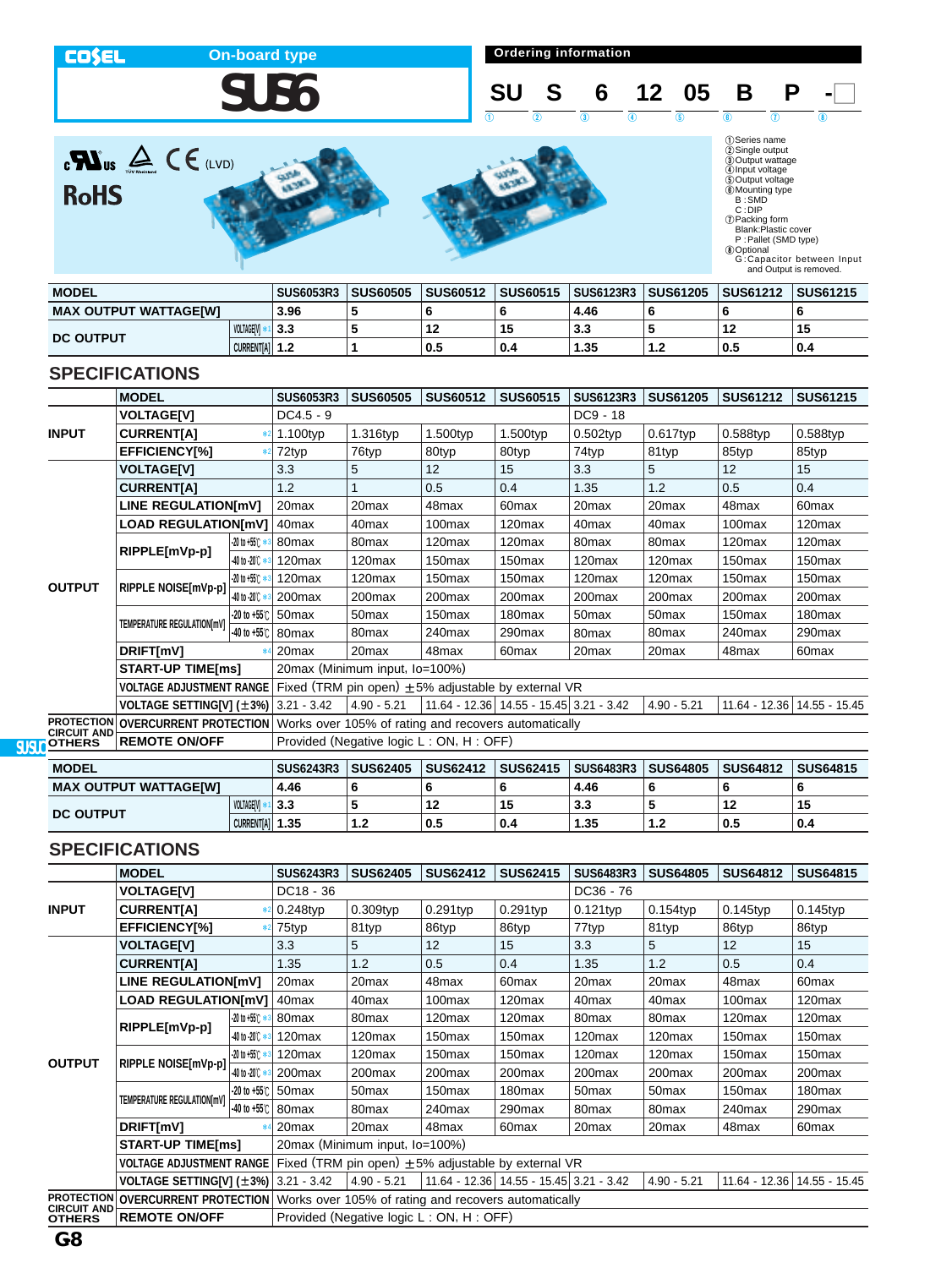

|                    | AC500V 1minute, Cutoff current = 10mA, DC500V 50M $\Omega$ min (20 $\pm$ 15°C)<br><b>ISOLATION INPUT-OUTPUT</b> |                                                                                                    |  |  |  |  |  |
|--------------------|-----------------------------------------------------------------------------------------------------------------|----------------------------------------------------------------------------------------------------|--|--|--|--|--|
|                    | OPERATING TEMP, HUMID.AND ALTITUDE                                                                              | $-40$ to $+85^{\circ}$ C, 20 - 95%RH (Non condensing) (Required Derating), 3,000m (10,000feet) max |  |  |  |  |  |
| <b>ENVIRONMENT</b> | STORAGE TEMP.,HUMID.AND ALTITUDE                                                                                | $-40$ to $+100^{\circ}$ C, 20 - 95%RH (Non condensing), 9,000m (30,000feet) max                    |  |  |  |  |  |
|                    | <b>VIBRATION</b>                                                                                                | 10 - 55Hz, 98.0m/s <sup>2</sup> (10G), 3minutes period, 60minutes each along X, Y and Z axis       |  |  |  |  |  |
|                    | <b>IMPACT</b>                                                                                                   | 490.3m/s <sup>2</sup> (50G), 11ms, once each along X, Y and Z axis                                 |  |  |  |  |  |
| <b>SAFETY</b>      | <b>AGENCY APPROVALS</b>                                                                                         | UL60950-1, C-UL, EN60950-1                                                                         |  |  |  |  |  |
| <b>OTHERS</b>      | <b>CASE SIZE/WEIGHT</b>                                                                                         | $31.6 \times 6.5 \times 18.1$ mm (W $\times$ H $\times$ D) / 4g max                                |  |  |  |  |  |
|                    | <b>COOLING METHOD</b>                                                                                           | Convection/Forced air                                                                              |  |  |  |  |  |

 $*1$  SUW6xx12/SUW6xx15 is available as single output, +24V/+30V.<br> $*2$  Rated input 5V, 12V, 24V or 48V DC lo=100%

 $*3$  Ripple and Ripple Noise is measured by using measuring board with capacitor with in 25mm from output pin terminals.<br> $*4$  Drift is the change in DC output for an eight hour period after a half-hour warm-up at 25℃.

Parallel operation with other model is not possible.

#### **External view**













 $%$  Tolerance  $±0.5$ 

¶ Dimensions in mm

 $%$  Pin terminal thickness :  $0.3\pm0.1$ 

 $%$  Pin terminal material : Copper alloy

¶ Plating treatment of terminal : Lead free plating

¶ Mass 4g less

**SU.SUC**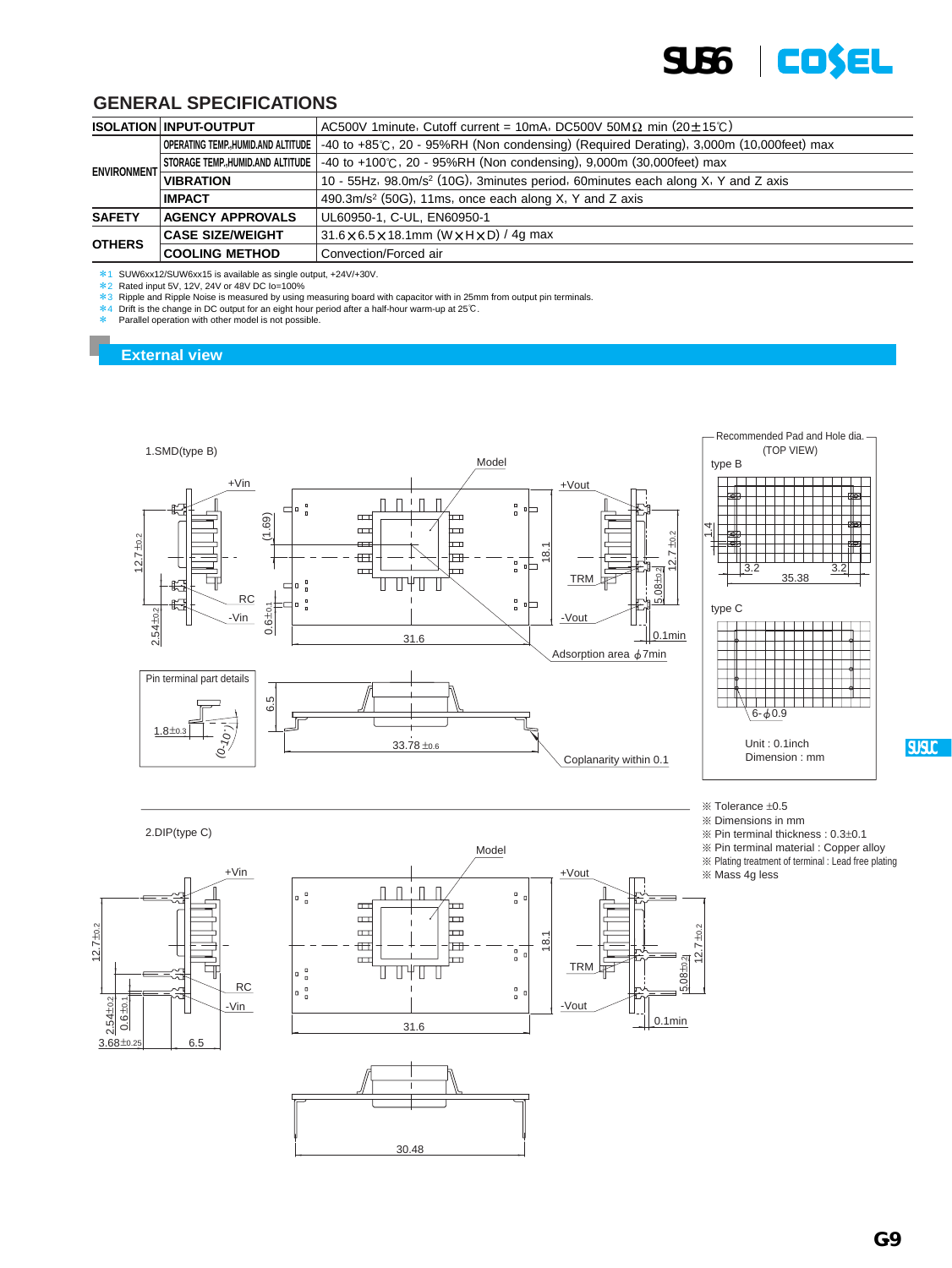**COSEL** 

**On-board type On-board type On-board type On-board type On-board type On-board type On-board type On-board type On-board type On-board type On-board type On-board type On-board type On-board type** 



**SU S 10 12 05 B P** -

 $\begin{array}{ccc} 1 & 0 & 0 \end{array}$   $\begin{array}{ccc} 1 & 0 & 0 \end{array}$   $\begin{array}{ccc} 1 & 0 & 0 \end{array}$ 

 $\sum_{\text{C}}\sum_{\text{UV}}\sum_{\text{noncong}}\sum_{\text{UV}}\sum_{\text{E}}$ **RoHS** 





| <b>MODEL</b>                 |                   | SUS10053R3   SUS100505   SUS100512   SUS100515   SUS10123R3   SUS101205   SUS101212   SUS101215 |    |      |      |      |    |    |     |
|------------------------------|-------------------|-------------------------------------------------------------------------------------------------|----|------|------|------|----|----|-----|
| <b>MAX OUTPUT WATTAGE[W]</b> |                   | 8.58                                                                                            | 10 | 10.8 | 10.5 | 8.58 | 10 | 12 |     |
|                              | <b>VOLTAGEIVI</b> | 3.3                                                                                             |    | 12   | 15   | 3.3  |    | 12 |     |
| <b>DC OUTPUT</b>             | CURRENT[A] 2.6    |                                                                                                 |    | 0.9  | 0.7  | 2.6  |    |    | 0.8 |

#### **SPECIFICATIONS**

|                                         | <b>MODEL</b>                                                 |                                | SUS10053R3                                           | <b>SUS100505</b>   | SUS100512                                               | SUS100515                                   | SUS10123R3         | <b>SUS101205</b>   | SUS101212          | SUS101215                     |  |  |
|-----------------------------------------|--------------------------------------------------------------|--------------------------------|------------------------------------------------------|--------------------|---------------------------------------------------------|---------------------------------------------|--------------------|--------------------|--------------------|-------------------------------|--|--|
|                                         | <b>VOLTAGE[V]</b>                                            |                                | $DC4.5 - 9$                                          |                    |                                                         |                                             | DC9 - 18           |                    |                    |                               |  |  |
| <b>INPUT</b>                            | <b>CURRENT[A]</b>                                            |                                | $2.12$ typ                                           | $2.41$ typ         | $2.54$ typ                                              | $2.47$ typ                                  | $0.872$ typ        | $0.980$ typ        | $1.15$ typ         | $1.15$ typ                    |  |  |
|                                         | <b>EFFICIENCY[%]</b>                                         |                                | 81typ                                                | 83typ              | 85typ                                                   | 85typ                                       | 82typ              | 85typ              | 87typ              | 87typ                         |  |  |
|                                         | <b>VOLTAGE[V]</b>                                            |                                | 3.3                                                  | 5                  | 12                                                      | 15                                          | 3.3                | 5                  | 12                 | 15                            |  |  |
|                                         | <b>CURRENT[A]</b>                                            |                                | 2.6                                                  | $\overline{2}$     | 0.9                                                     | 0.7                                         | 2.6                | $\overline{2}$     |                    | 0.8                           |  |  |
|                                         | <b>LINE REGULATION[mV]</b>                                   |                                | 20 <sub>max</sub>                                    | 20max              | 48max                                                   | 60 <sub>max</sub>                           | 20 <sub>max</sub>  | 20 <sub>max</sub>  | 48max              | 60 <sub>max</sub>             |  |  |
|                                         | <b>LOAD REGULATION[mV]</b>                                   |                                | 40max                                                | 40max              | 100max                                                  | 120 <sub>max</sub>                          | 40 <sub>max</sub>  | 40max              | 100max             | 120max                        |  |  |
|                                         | RIPPLE[mVp-p]                                                | $-20$ to $+55^\circ$ $+3$      | 80 <sub>max</sub>                                    | 80max              | 120 <sub>max</sub>                                      | 120 <sub>max</sub>                          | 80 <sub>max</sub>  | 80max              | 120 <sub>max</sub> | 120 <sub>max</sub>            |  |  |
|                                         |                                                              | $-40$ to -20 $\degree$ $\cdot$ | 120max                                               | 120 <sub>max</sub> | 150 <sub>max</sub>                                      | 150 <sub>max</sub>                          | 120 <sub>max</sub> | 120 <sub>max</sub> | 150 <sub>max</sub> | 150 <sub>max</sub>            |  |  |
|                                         | RIPPLE NOISE[mVp-p]                                          | $-20$ to $+55$ ( $*$           | 120 <sub>max</sub>                                   | 120 <sub>max</sub> | 150 <sub>max</sub>                                      | 150 <sub>max</sub>                          | 120 <sub>max</sub> | 120 <sub>max</sub> | 150 <sub>max</sub> | 150 <sub>max</sub>            |  |  |
| <b>OUTPUT</b>                           |                                                              | 40 to -20 C *                  | 200 <sub>max</sub>                                   | 200 <sub>max</sub> | 200 <sub>max</sub>                                      | 200 <sub>max</sub>                          | 200 <sub>max</sub> | 200max             | 200 <sub>max</sub> | 200max                        |  |  |
|                                         | TEMPERATURE REGULATION[mV]                                   | $-20$ to $+55^\circ$           | 50 <sub>max</sub>                                    | 50 <sub>max</sub>  | 150 <sub>max</sub>                                      | 180 <sub>max</sub>                          | 50 <sub>max</sub>  | 50 <sub>max</sub>  | 150 <sub>max</sub> | 180 <sub>max</sub>            |  |  |
|                                         |                                                              | $-40$ to $+55$ °C              | 80max                                                | 80max              | 240max                                                  | 290max                                      | 80 <sub>max</sub>  | 80 <sub>max</sub>  | 240max             | 290max                        |  |  |
|                                         | DRIFT[mV]                                                    |                                | 20 <sub>max</sub>                                    | 20max              | 48max                                                   | 60 <sub>max</sub>                           | 20max              | 20 <sub>max</sub>  | 48max              | 60 <sub>max</sub>             |  |  |
|                                         | <b>START-UP TIME[ms]</b>                                     |                                | 20max (Minimum input, Io=100%)                       |                    |                                                         |                                             |                    |                    |                    |                               |  |  |
|                                         | <b>VOLTAGE ADJUSTMENT RANGE</b>                              |                                |                                                      |                    | Fixed (TRM pin open) $\pm$ 5% adjustable by external VR |                                             |                    |                    |                    |                               |  |  |
|                                         | <b>VOLTAGE SETTING[V] <math>(\pm 3\%)</math></b> 3.21 - 3.42 |                                |                                                      | $4.90 - 5.21$      |                                                         | 11.64 - 12.36   14.55 - 15.45   3.21 - 3.42 |                    | $4.90 - 5.21$      |                    | 11.64 - 12.36   14.55 - 15.45 |  |  |
| <b>PROTECTION</b><br><b>CIRCUIT AND</b> | <b>OVERCURRENT PROTECTION</b>                                |                                | Works over 105% of rating and recovers automatically |                    |                                                         |                                             |                    |                    |                    |                               |  |  |
| <b>OTHERS</b>                           | <b>REMOTE ON/OFF</b>                                         |                                | Provided (Negative logic L: ON, H: OFF)              |                    |                                                         |                                             |                    |                    |                    |                               |  |  |

| <b>MODEL</b>                 |                       |        |    |    | SUS10243R3   SUS102405   SUS102412   SUS102415   SUS10483R3   SUS104805   SUS104812   SUS104815 |      |    |    |     |
|------------------------------|-----------------------|--------|----|----|-------------------------------------------------------------------------------------------------|------|----|----|-----|
| <b>MAX OUTPUT WATTAGE[W]</b> |                       | 8.58   | 10 | 12 | 12                                                                                              | 8.58 | 10 |    |     |
|                              | <b>VOLTAGEIVI</b>     | *1 3.3 |    | 12 | 15                                                                                              | 3.3  |    | 12 |     |
| <b>DC OUTPUT</b>             | <b>CURRENTIAL 2.6</b> |        |    |    | 0.8                                                                                             | 2.6  |    |    | 0.8 |

|                                         | <b>MODEL</b>                                                 |                                     | SUS10243R3                     | SUS102405          | SUS102412                                                | SUS102415                               | SUS10483R3         | <b>SUS104805</b>   | SUS104812          | <b>SUS104815</b>            |  |  |
|-----------------------------------------|--------------------------------------------------------------|-------------------------------------|--------------------------------|--------------------|----------------------------------------------------------|-----------------------------------------|--------------------|--------------------|--------------------|-----------------------------|--|--|
|                                         | <b>VOLTAGE[V]</b>                                            |                                     | DC18 - 36                      |                    |                                                          |                                         | $DC36 - 76$        |                    |                    |                             |  |  |
| <b>INPUT</b>                            | <b>CURRENT[A]</b>                                            |                                     | $0.436$ typ                    | $0.490$ typ        | $0.575$ typ                                              | 0.575typ                                | $0.218$ typ        | $0.245$ typ        | $0.287$ typ        | 0.287typ                    |  |  |
|                                         | EFFICIENCY[%]                                                |                                     | 82typ                          | 85typ              | 87typ                                                    | 87typ                                   | 82typ              | 85typ              | 87typ              | 87typ                       |  |  |
|                                         | <b>VOLTAGE[V]</b>                                            |                                     | 3.3                            | 5                  | 12                                                       | 15                                      | 3.3                | 5                  | 12                 | 15                          |  |  |
|                                         | <b>CURRENTIA1</b>                                            |                                     | 2.6                            | $\overline{2}$     |                                                          | 0.8                                     | 2.6                | 2                  |                    | 0.8                         |  |  |
|                                         | <b>LINE REGULATION[mV]</b>                                   |                                     | 20 <sub>max</sub>              | 20max              | 48max                                                    | 60 <sub>max</sub>                       | 20 <sub>max</sub>  | 20max              | 48max              | 60 <sub>max</sub>           |  |  |
|                                         | <b>LOAD REGULATION[mV]</b>                                   |                                     | 40 <sub>max</sub>              | 40 <sub>max</sub>  | 100max                                                   | 120 <sub>max</sub>                      | 40 <sub>max</sub>  | 40 <sub>max</sub>  | 100max             | 120 <sub>max</sub>          |  |  |
|                                         | RIPPLE[mVp-p]                                                | $-20$ to $+55$ C $*$                | 80 <sub>max</sub>              | 80 <sub>max</sub>  | 120 <sub>max</sub>                                       | 120 <sub>max</sub>                      | 80 <sub>max</sub>  | 80 <sub>max</sub>  | 120 <sub>max</sub> | 120 <sub>max</sub>          |  |  |
|                                         |                                                              | $-40$ to $-20^\circ$ $\leftarrow$ 3 | 120 <sub>max</sub>             | 120 <sub>max</sub> | 150 <sub>max</sub>                                       | 150 <sub>max</sub>                      | 120 <sub>max</sub> | 120 <sub>max</sub> | 150 <sub>max</sub> | 150 <sub>max</sub>          |  |  |
| <b>OUTPUT</b>                           | RIPPLE NOISE[mVp-p]                                          | $-20$ to $+55^\circ$ $*3$           | 120 <sub>max</sub>             | 120 <sub>max</sub> | 150max                                                   | 150 <sub>max</sub>                      | 120max             | 120 <sub>max</sub> | 150 <sub>max</sub> | 150 <sub>max</sub>          |  |  |
|                                         |                                                              | -40 to -20℃ *                       | 200 <sub>max</sub>             | 200 <sub>max</sub> | 200max                                                   | 200 <sub>max</sub>                      | 200max             | 200 <sub>max</sub> | 200 <sub>max</sub> | 200 <sub>max</sub>          |  |  |
|                                         |                                                              |                                     | $-20$ to $+55$ °C 50 max       | 50 <sub>max</sub>  | 150 <sub>max</sub>                                       | 180 <sub>max</sub>                      | 50 <sub>max</sub>  | 50 <sub>max</sub>  | 150 <sub>max</sub> | 180 <sub>max</sub>          |  |  |
|                                         | TEMPERATURE REGULATION[mV]                                   | -40 to +55℃                         | 80max                          | 80 <sub>max</sub>  | 240max                                                   | 290 <sub>max</sub>                      | 80 <sub>max</sub>  | 80 <sub>max</sub>  | 240max             | 290max                      |  |  |
|                                         | DRIFT[mV]                                                    |                                     | 20 <sub>max</sub>              | 20 <sub>max</sub>  | 48max                                                    | 60 <sub>max</sub>                       | 20 <sub>max</sub>  | 20 <sub>max</sub>  | 48max              | 60 <sub>max</sub>           |  |  |
|                                         | <b>START-UP TIME[ms]</b>                                     |                                     | 20max (Minimum input, lo=100%) |                    |                                                          |                                         |                    |                    |                    |                             |  |  |
|                                         | <b>VOLTAGE ADJUSTMENT RANGE</b>                              |                                     |                                |                    | Fixed (TRM pin open) $\pm 5\%$ adjustable by external VR |                                         |                    |                    |                    |                             |  |  |
|                                         | <b>VOLTAGE SETTING[V] <math>(\pm 3\%)</math></b> 3.21 - 3.42 |                                     |                                | $4.90 - 5.21$      |                                                          | 11.64 - 12.36 14.55 - 15.45 3.21 - 3.42 |                    | $4.90 - 5.21$      |                    | 11.64 - 12.36 14.55 - 15.45 |  |  |
| <b>PROTECTION</b><br><b>CIRCUIT AND</b> | <b>OVERCURRENT PROTECTION</b>                                |                                     |                                |                    | Works over 105% of rating and recovers automatically     |                                         |                    |                    |                    |                             |  |  |
| <b>OTHERS</b>                           | <b>REMOTE ON/OFF</b>                                         |                                     |                                |                    | Provided (Negative logic L: ON, H: OFF)                  |                                         |                    |                    |                    |                             |  |  |

<sup>(</sup>DSeries name<br>
20 Sungle output voltage<br>
40 Output voltage<br>
50 Output voltage<br>
6 SUMD<br>
B : SMD<br>
C : DIP<br>
C : DIP<br>
(D Packing form<br>
Blank:Plastic cover<br>
P : Pallet (SMD type)<br>
30 Optional<br>
G : Capacitor between Input<br>
and